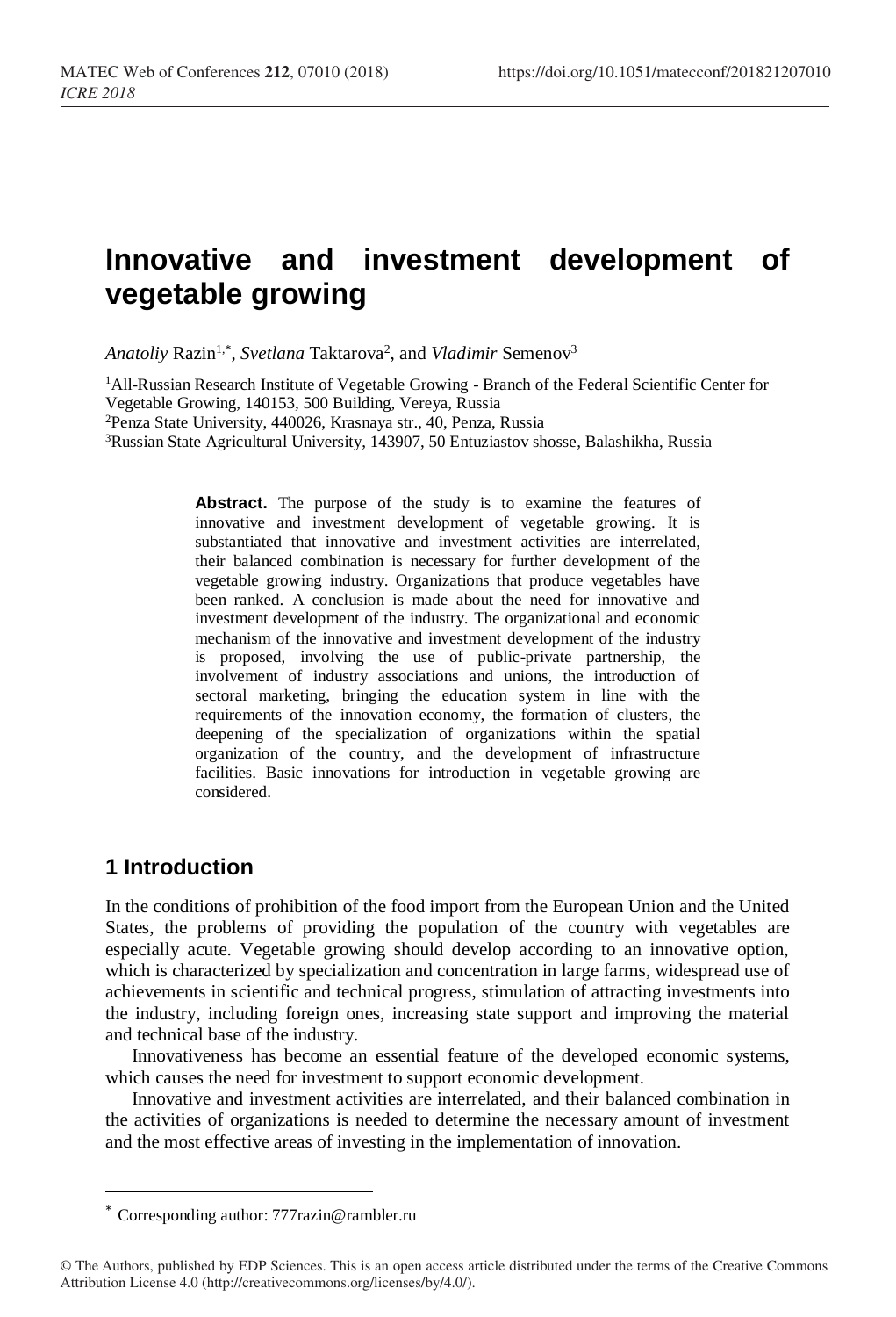According to the Federal State Statistics Service, in 2017, investments in fixed capital of agriculture amounted to 373.4 billion rubles, innovation activity of industry organizations increased by 4%, and the index of agricultural production grew up by 2.4%. This confirms the relevance of the ongoing research, as agriculture becomes the driver of the Russian economy and expands export opportunities.

The purpose of the work is to evaluate innovative and investment development using the example of vegetable growing.

#### **2 Materials and methods**

In the course of the research, the data of statistical accounting statements of respective organizations were used. The ranking of agricultural vegetable-growing organizations was carried out according to the share of revenue. The dynamics of changes in the crop areas in vegetable growing was studied based on the results of the agricultural census of 2006 and 2016.

## **3 Results**



For 2013-2016, the production of vegetables increased by 33%.

**Fig. 1.** Dynamics of vegetable production in the Russian Federation [1].

The main production of vegetables is concentrated in the households of the population. They account for 63.1% of the gross harvest of vegetables in the country. The production of vegetables is developing intensively, as, according to the agricultural census data, the sown areas for all major crops declined (Figure 2).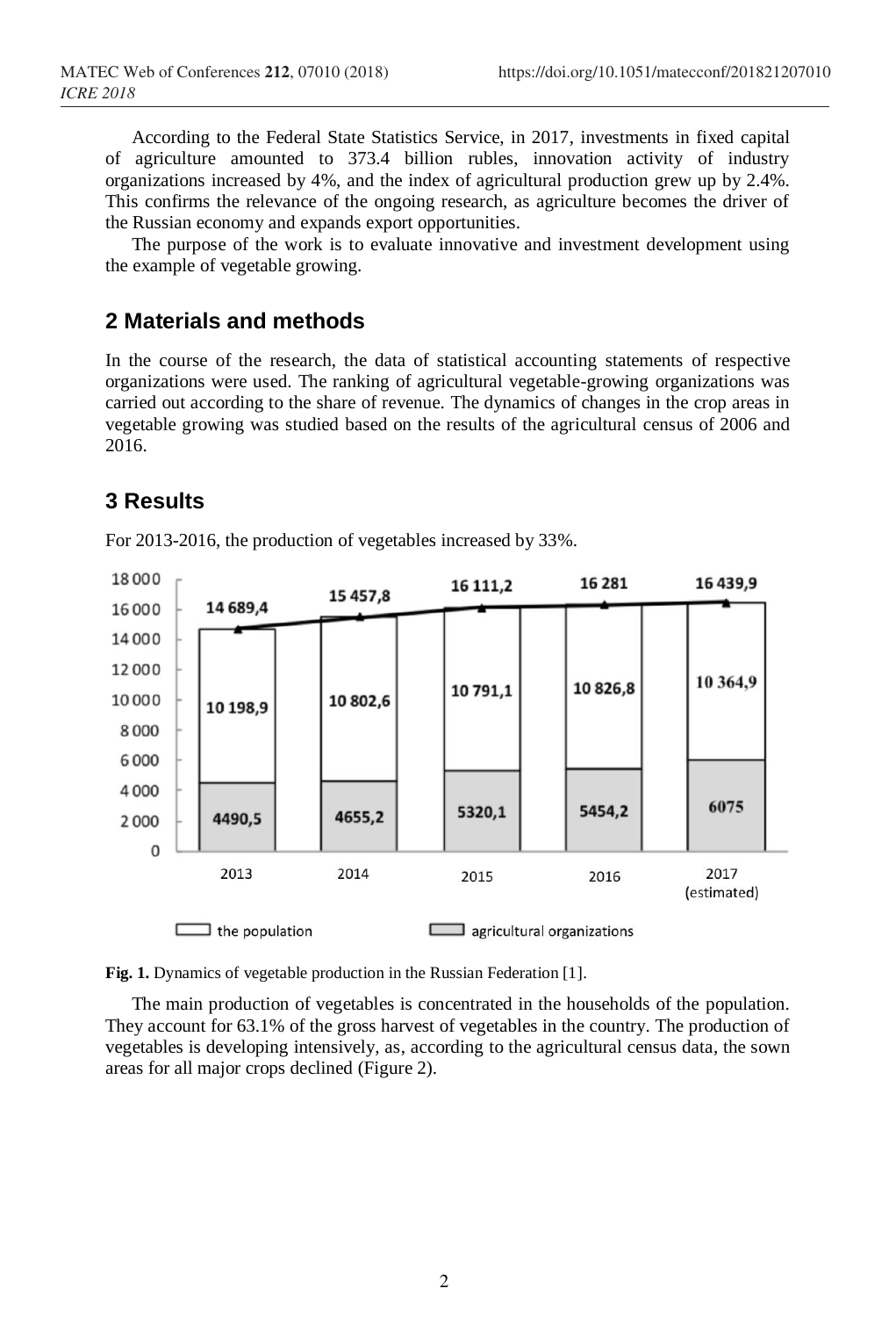

**Fig. 2.** Sowing area of vegetable crops according to the results of the agricultural census of 2006 and 2016, thousand hectares [2]

Figure 2 presents the leaders of vegetable production (Top-10), ranked by revenue. The leading greenhouse vegetable farms are located next to the largest megacities - St. Petersburg and Moscow, as they have higher demand and higher prices for the sale of products, and it is possible to use industrial heat waste for heating greenhouses. Also it is necessary to note the difference in demand for the types of vegetable products. For example, in Moscow, there is a high demand for broccoli, which is not typical for the regions.

Cucumber and tomatoes predominate in the structure of production of vegetables of protected soil. According to statistical reporting, 625 organizations are engaged in vegetable growing, including 23 of them – in vegetable growing of protected soil.

The revenues of organizations are comparable to assets; the return on assets is 3% in the medium-sized organizations and 1.75% in micro-organizations. In 2017, according to Rosstat, gross collection of greenhouse vegetables amounted to 922.2 thousand tons. The country introduced 251 hectares of new greenhouses, so the total area of winter greenhouses amounted to 2270.1 hectares. The new greenhouses of the fifth generation put into operation, are built using the latest technologies and are not inferior to the best foreign analogues. Thanks to this, the yield in new winter greenhouses reaches a record of 60 kg /  $m^2$  [1].

The intensive expansion of foreign seed companies to Russia has led to the fact that about 40% of all varieties and hybrids of vegetable and melon crops are of foreign origin. These varieties and hybrids are distinguished by good manufacturability, responsiveness to high doses of fertilizers, and the products have beautiful appearance, uniformity in shape and size, but their taste and dietary properties are often inferior to domestic varieties.

In 2017, the Ministry of Agriculture of the Russian Federation adopted a local sector program "Organic Agriculture" within the framework of the priority project "Export of products of agro-industrial complexes". Russia enters the new, international market of organic products, allowing agricultural producers selling their products with the added value.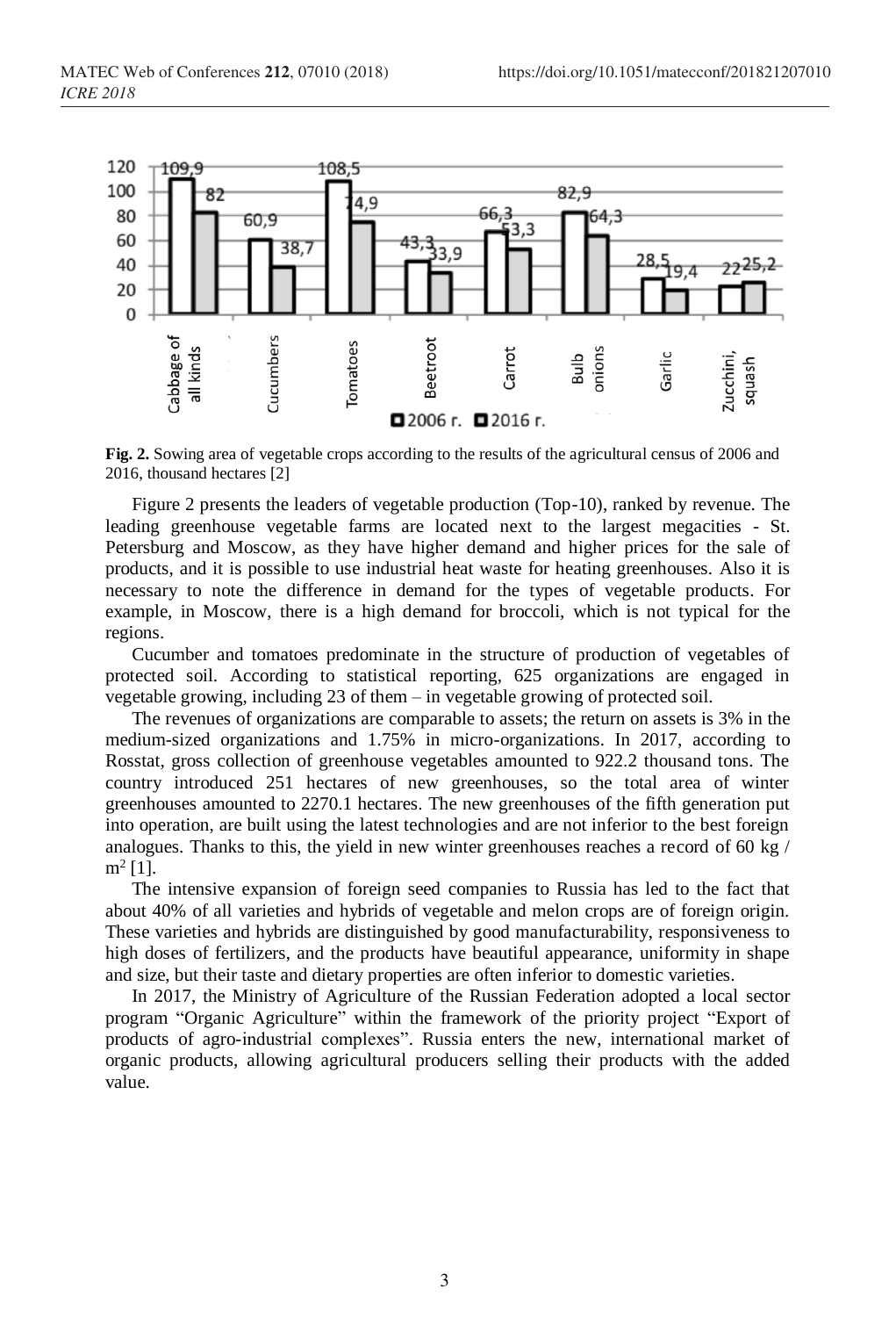

**Fig. 3.** Ranking of organizations for growing vegetables by revenue (compiled by the author).

## **4 Discussion**

Further innovation and investment development of the industry should be aimed at its structural reorganization and technological modernization, stimulating the development of existing and creating new scientific and technological, innovative, and scientific and production structures. This is taken into account in the proposed organizational and economic mechanism of innovation and investment development of the industry, presented on the Figure 3.

Further innovation and investment development of the vegetable growing industry involves the use of public-private partnerships, the involvement of industry associations and unions, the introduction of sectoral marketing, bringing the education system in line with the requirements of the innovation economy, the formation of clusters, deepening the specialization of organizations within the spatial organization of the country, and stimulating the development of infrastructure.

To increase the competitiveness of vegetable farms, it is necessary to introduce innovations not only in production, but also to use intangible assets: the search for innovative ideas, marketing research, the development of firm trade, packaging design,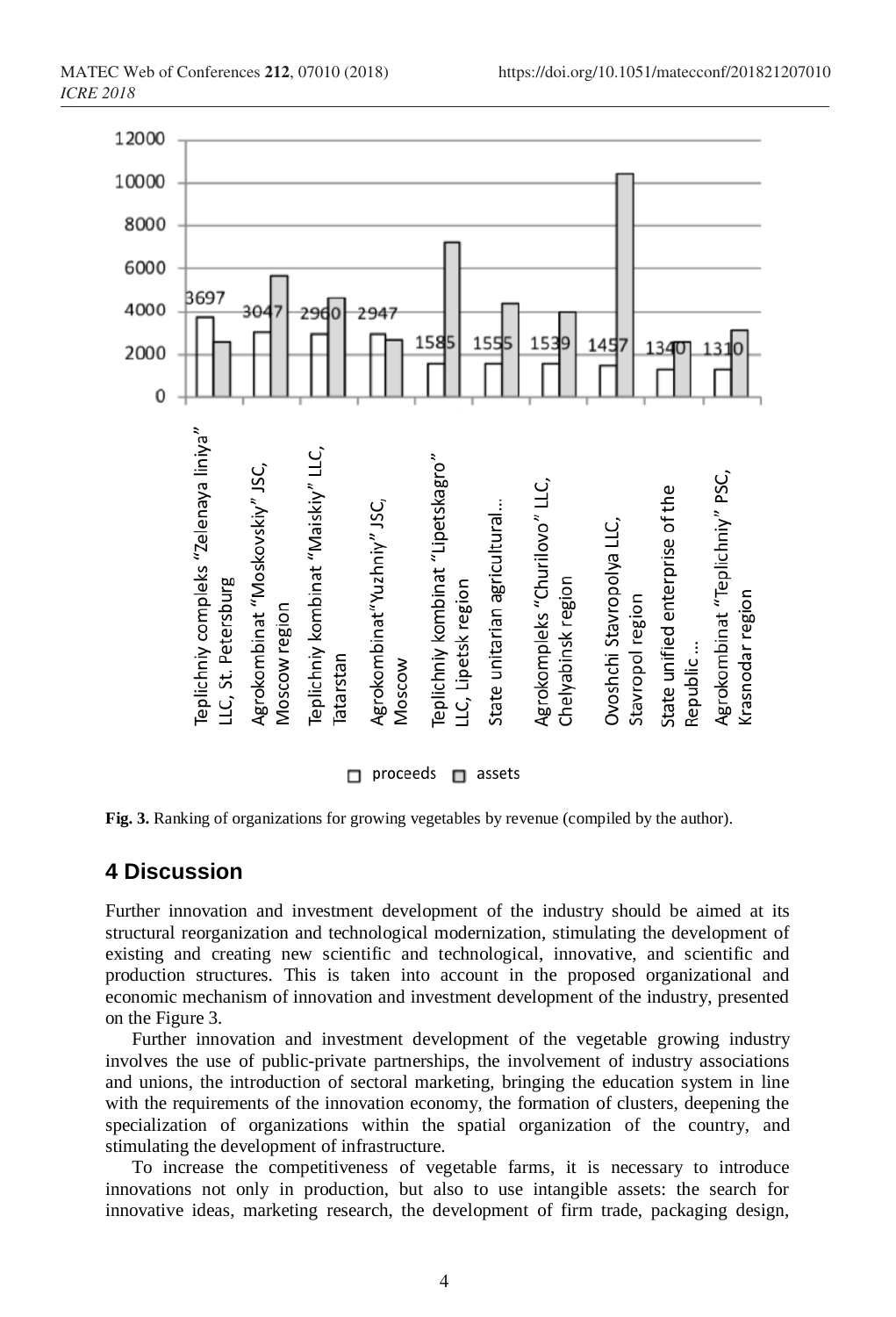technological know-how, expanding the range of products and services, enhancing the creative abilities of personnel, introducing new methods of management, and integration with processing organizations.



**Fig. 3.** Organizational and economic mechanism of innovative and investment development of the industry.

Application of the technology of laser pre-sowing seed treatment allows increasing the yield of cucumbers of the first crop rotation on average to 28%, the second crop rotation to 25%, and managing the development of plants, shifting the best fees in the required calendar time. Minimum energy intensity is the advantage of this technology.

Innovations are also applicable in the vegetable growing of protected soil: the use of bumblebees for pollination of vegetable crops allows increasing productivity by 20%. Innovations can also include the use of entomophages to protect against pests and pathogens; growing vegetables with "down-drain" as a result of soil removal and introduction of low-volume technology, which allows growing vegetable crops not in two turns, but in one; growing of vegetable crops in non-traditional terms in conditions of additional illumination (light culture); introduction of energy-saving technologies; the use of a greenhouse film with antioxidants, fog additives, ultraviolet stabilizers, heat-retaining and dispersing additives that increases yield by 10%.

The development of domestic vegetable production on an innovative basis will increase production of vegetables and ensure the country's food security in the sphere of consumption of vegetable products.

# **5 Conclusion**

The carried out researches have shown quantitative and qualitative growth in the sector of vegetable growing. Further development is closely related to innovation and investment activities. The proposed organizational and economic mechanism of innovation and investment development will contribute to further progress in the industry.